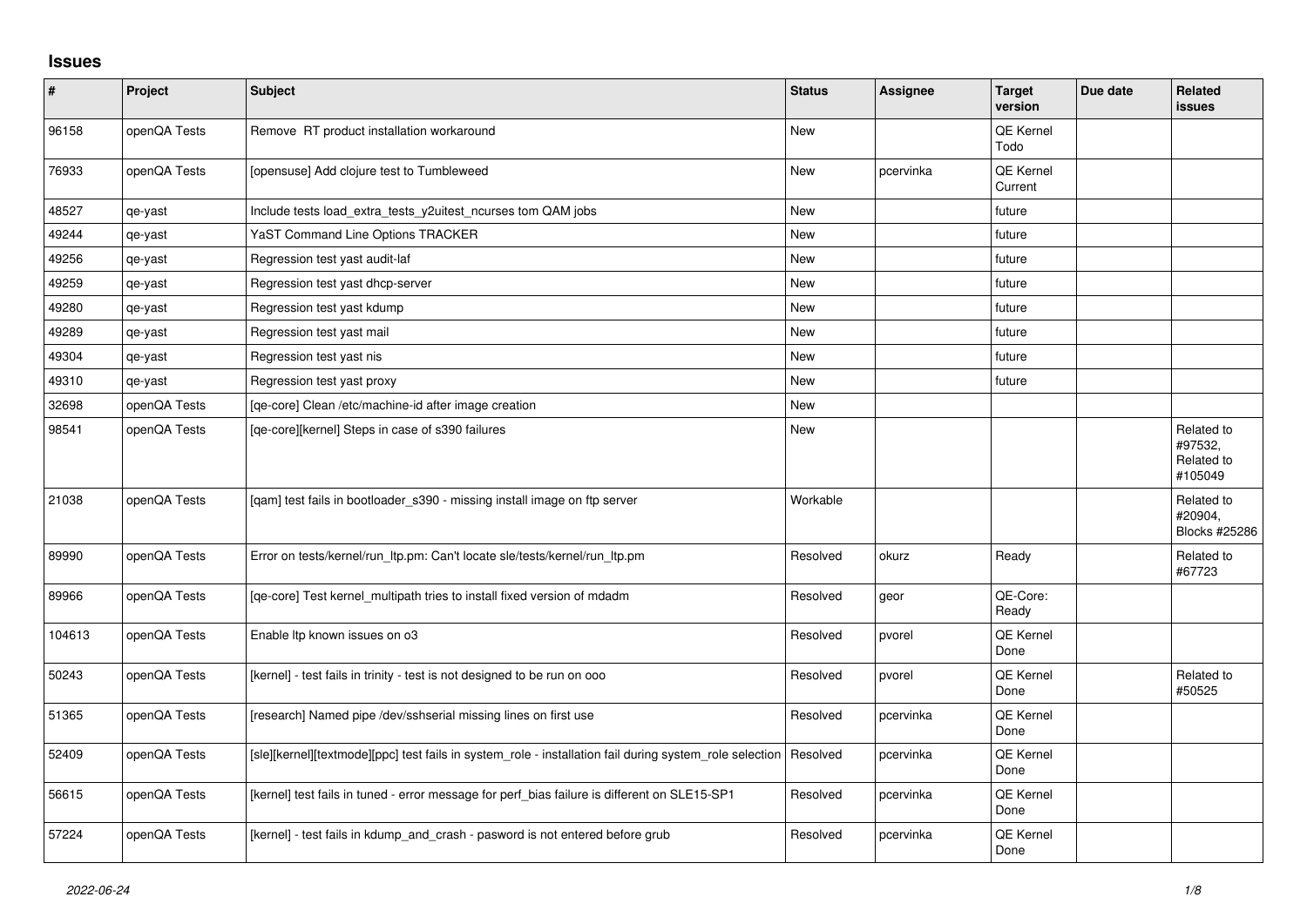| $\vert$ # | Project        | <b>Subject</b>                                                                              | <b>Status</b> | Assignee  | <b>Target</b><br>version | Due date | <b>Related</b><br>issues                                                                           |
|-----------|----------------|---------------------------------------------------------------------------------------------|---------------|-----------|--------------------------|----------|----------------------------------------------------------------------------------------------------|
| 57329     | openQA Tests   | [kernel][functional] PowerVM console is not active all the time                             | Resolved      | pcervinka | QE Kernel<br>Done        |          | Related to<br>#54617.<br>Related to<br>#58220,<br>Related to<br>#14626, Has<br>duplicate<br>#62819 |
| 58871     | openQA Tests   | [spvm][kernel][functional] Shutdown check not implemented for spvm backend                  | Resolved      | pcervinka | QE Kernel<br>Done        |          |                                                                                                    |
| 59226     | openQA Tests   | [kernel]ltp][spvm][sporadic] test fails in boot_ltp - cat /tmp/ver_linux_before.txt timeout | Resolved      | pcervinka | <b>QE Kernel</b><br>Done |          | Related to<br>#59190                                                                               |
| 59843     | openQA Tests   | [spvm][kernel][openqa] test fails in coredump_collect - multiple select_console fails       | Resolved      | pcervinka | <b>QE Kernel</b><br>Done |          | Related to<br>#60497                                                                               |
| 59954     | openQA Tests   | [kernel][spvm] test fails in ga test klp - git should be git-core                           | Resolved      | pcervinka | <b>QE Kernel</b><br>Done |          |                                                                                                    |
| 60083     | openQA Tests   | [kernel][functional] - test fails in boot_to_desktop - password is not entered              | Resolved      | pcervinka | QE Kernel<br>Done        |          |                                                                                                    |
| 60182     | openQA Tests   | [kernel][spvm] test fails in lvm_no_separate_home - update needles                          | Resolved      | pcervinka | QE Kernel<br>Done        |          |                                                                                                    |
| 60326     | openQA Tests   | [kernel] test fails in multipath - update schedule                                          | Resolved      | pcervinka | <b>QE Kernel</b><br>Done |          |                                                                                                    |
| 60746     | openQA Tests   | [kernel] test fails in boot_to_desktop - increase timeout after password                    | Resolved      | pcervinka | QE Kernel<br>Done        |          |                                                                                                    |
| 60818     | openQA Tests   | [kernel] test fails in kdump and crash - password prompt is not catched                     | Resolved      | pcervinka | QE Kernel<br>Done        |          |                                                                                                    |
| 63610     | openQA Tests   | [kernel][ltp][spvm] - test fails in pkey01 on spvm                                          | Resolved      | pcervinka | QE Kernel<br>Done        |          | Related to<br>#63943                                                                               |
| 63943     | openQA Tests   | [kernel][ltp] test fails in pkey01 - Setup hugepages before test execution                  | Resolved      | pcervinka | <b>QE Kernel</b><br>Done |          | Related to<br>#63610                                                                               |
| 64030     | openQA Tests   | [kernel][ltp]spvm] test fails in boot Itp - Not finished boot                               | Resolved      | pcervinka | QE Kernel<br>Done        |          |                                                                                                    |
| 65067     | openQA Tests   | [kernel] test fails in clone301                                                             | Resolved      | metan     | <b>QE Kernel</b><br>Done |          |                                                                                                    |
| 65627     | openQA Project | [kernel] Job fails to download LTP asset file                                               | Resolved      | MDoucha   | QE Kernel<br>Done        |          | Related to<br>#66007                                                                               |
| 66188     | openQA Tests   | [kernel] test fails in boot_ltp - increase timeout                                          | Resolved      | pcervinka | QE Kernel<br>Done        |          |                                                                                                    |
| 66203     | openQA Tests   | [kernel][ltp] test fails in ioctl_loop05 - LOOP_SET_DIRECT_IO succeeded unexpectedly        | Resolved      |           | QE Kernel<br>Done        |          |                                                                                                    |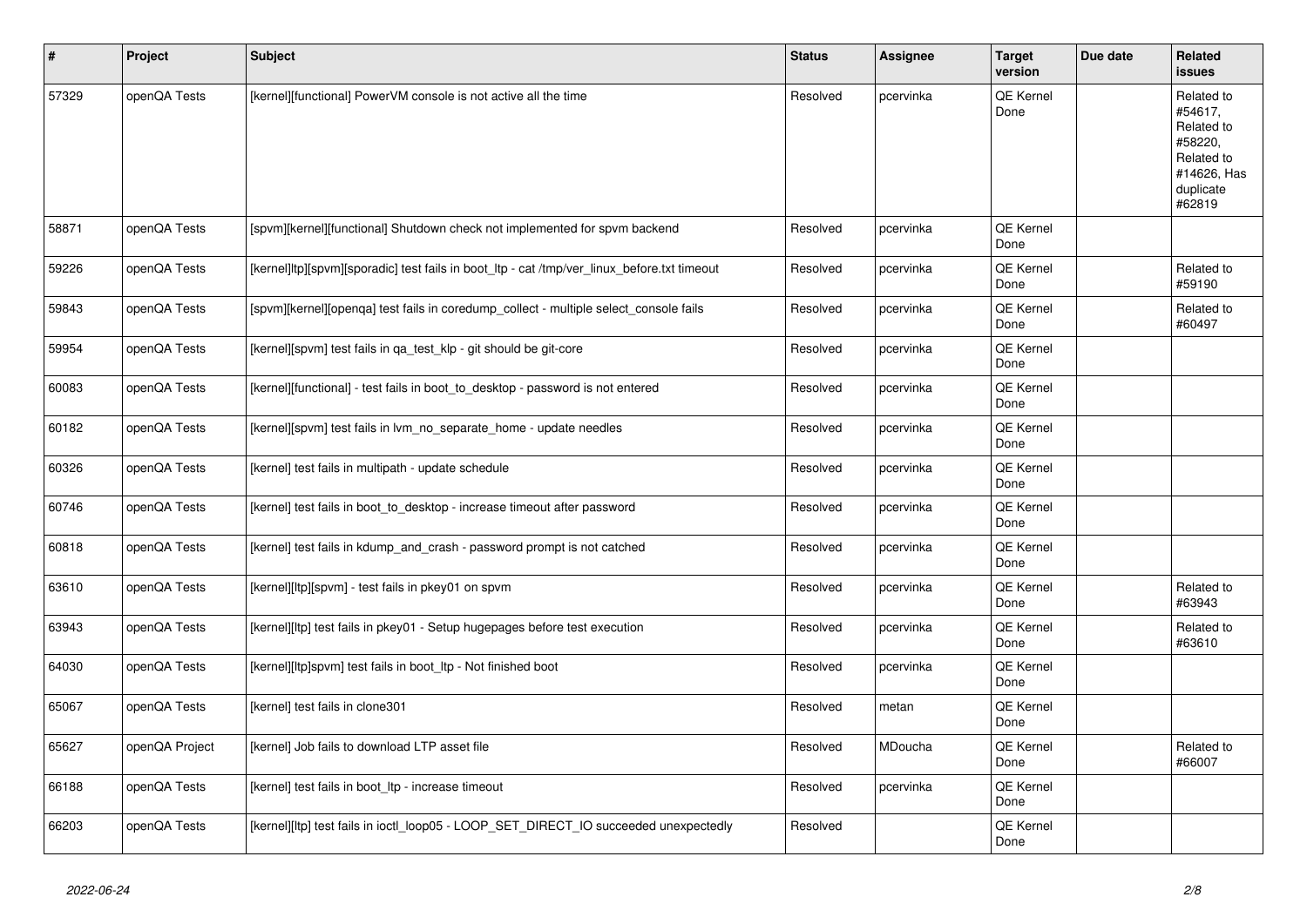| $\vert$ # | Project        | <b>Subject</b>                                                                                            | <b>Status</b> | Assignee     | <b>Target</b><br>version | Due date | Related<br>issues                                                         |
|-----------|----------------|-----------------------------------------------------------------------------------------------------------|---------------|--------------|--------------------------|----------|---------------------------------------------------------------------------|
| 73099     | openQA Tests   | [kernel][powervm] Test fails in install_klp_product - console is not switched                             | Resolved      | pcervinka    | <b>QE Kernel</b><br>Done |          |                                                                           |
| 91076     | openQA Tests   | Test fails in install Itp - 32bit version dependency on libmnl                                            | Resolved      |              | <b>QE Kernel</b><br>Done |          |                                                                           |
| 37925     | openQA Tests   | [QAM] [SLE 15] Make SLE-HPC product installation compatible with QAM update flow                          | Resolved      | pcervinka    | Done                     |          |                                                                           |
| 30388     | openQA Project | [gam] opengaworker10:4 - worker fail all tests - gemu instances are left behind                           | Resolved      | dasantiago   | Done                     |          | Related to<br>#30595,<br>Related to<br>#30700, Has<br>duplicate<br>#31126 |
| 38135     | openQA Tests   | [qam] [sle15] test fails in userspace_bind - qa_test_bind is not updated for SLE15                        | Resolved      | pcervinka    | Done                     |          |                                                                           |
| 39536     | openQA Tests   | [qam] test fails in patch_and_reboot - add missing variables for qam test issues                          | Resolved      | pcervinka    | Done                     |          |                                                                           |
| 39887     | openQA Tests   | [kernel] [sle] [network] test fails in before test - network failure                                      | Resolved      | pcervinka    | Done                     |          |                                                                           |
| 40181     | openQA Tests   | [network] test fails in before test - wicked basic test fails on 15SP1                                    | Resolved      | pcervinka    | Done                     |          |                                                                           |
| 40547     | openQA Tests   | [qam][opensuse] test fails in updates_packagekit_kde - job timeout                                        | Resolved      | pcervinka    | Done                     |          |                                                                           |
| 57266     | openQA Project | Forbid test suite name changes if used in job groups                                                      | Resolved      | cdywan       | Done                     |          |                                                                           |
| 20696     | openQA Tests   | [gam] Make evolution prepare servers compatibile with openSUSE                                            | Resolved      | pcervinka    |                          |          | Related to<br>#19320                                                      |
| 48524     | openQA Tests   | [gam][ha] Test fails during iscsi client setup - host: command not found                                  | Resolved      | pcervinka    |                          |          | Has duplicate<br>#48302                                                   |
| 19486     | openQA Tests   | [gam][sle][functional][s390] test fails in install_update -> consoletest_setup types password to<br>early | Resolved      | okurz        |                          |          | Has duplicate<br>#19530, Has<br>duplicate<br>#19584                       |
| 19492     | openQA Tests   | [gam] test fails in addon products sle                                                                    | Resolved      |              |                          |          |                                                                           |
| 20716     | openQA Tests   | [qam] test fails in zypper_info triggered on incidents -> needs adaption of pattern match                 | Resolved      | pcervinka    |                          |          |                                                                           |
| 20756     | openQA Tests   | [gam] SLE12-SP3 test fails in scc registration                                                            | Resolved      |              |                          |          |                                                                           |
| 20758     | openQA Tests   | [gam] SLE12-SP3 test fails in welcome                                                                     | Resolved      |              |                          |          |                                                                           |
| 20760     | openQA Tests   | [gam] SLE12-SP3 test fails in add update test repo                                                        | Resolved      | dasantiago   |                          |          |                                                                           |
| 20778     | openQA Tests   | [gam] test fails in install update - missing variable INCIDENT PATCH                                      | Resolved      |              |                          |          |                                                                           |
| 20782     | openQA Tests   | [qam] test fails in install_patterns - mariadb test tries to install devel packages                       | Resolved      | pcervinka    |                          |          |                                                                           |
| 20804     | openQA Tests   | [gam] SLE12-SP3 test fails in system_role - incorrect content of variable MAINT_TEST_REPO                 | Resolved      | osukup       |                          |          |                                                                           |
| 20904     | openQA Tests   | [gam] - test fails in bootloader s390 - ftp is missing install medium                                     | Resolved      | mgriessmeier |                          |          | Related to<br>#21038                                                      |
| 20980     | openQA Tests   | [gam] test fails in addon products sle                                                                    | Resolved      | riafarov     |                          |          |                                                                           |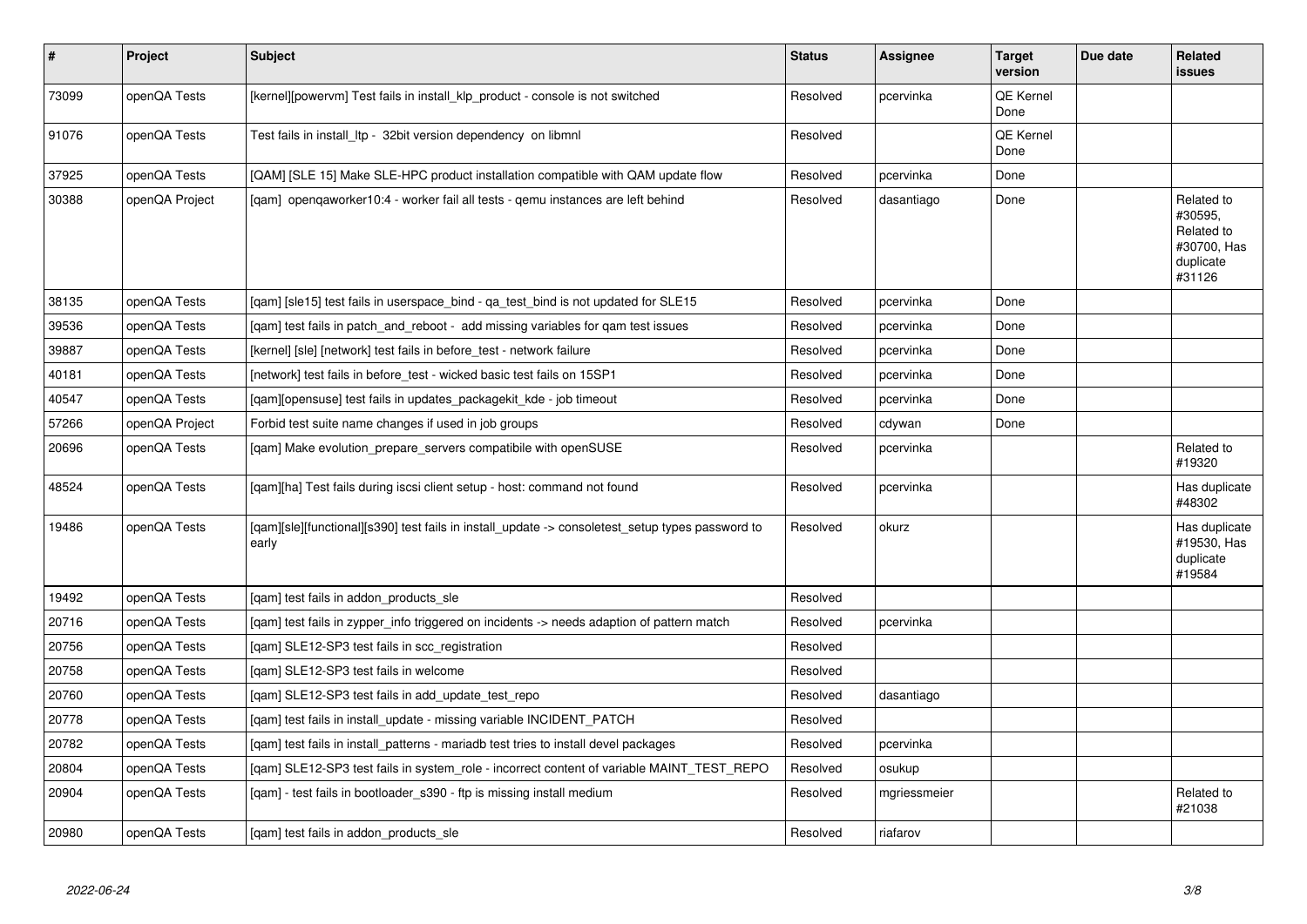| $\sharp$ | Project      | <b>Subject</b>                                                                         | <b>Status</b> | Assignee    | <b>Target</b><br>version | Due date | <b>Related</b><br><b>issues</b> |
|----------|--------------|----------------------------------------------------------------------------------------|---------------|-------------|--------------------------|----------|---------------------------------|
| 21048    | openQA Tests | [qam] test fails in tracker_search_in_nautilus - keyboard press is not reaching target | Resolved      | pcervinka   |                          |          | Related to<br>#5830             |
| 21052    | openQA Tests | [gam] test fails in shotwell export - failure on first launch                          | Resolved      | vsvecova    |                          |          |                                 |
| 25926    | openQA Tests | [gam] test fails in sle2docker                                                         | Resolved      | pcervinka   |                          |          |                                 |
| 27205    | openQA Tests | [gam] test fails in setup - failing needles in iscsi support server                    | Resolved      | pcervinka   |                          |          |                                 |
| 27244    | openQA Tests | [qam] test fails in select_patterns_and_packages - ha pattern is unselected            | Resolved      | pcervinka   |                          |          |                                 |
| 27506    | openQA Tests | [qam] test fails in 1_shim_suite - missing repository on dist                          | Resolved      | thehejik    |                          |          |                                 |
| 27618    | openQA Tests | [gam] test fails in firefox java - remote side changed appearance                      | Resolved      | pcervinka   |                          |          |                                 |
| 27901    | openQA Tests | [gam] test fails in evolution smoke - imap aol not responding                          | Resolved      | pcervinka   |                          |          |                                 |
| 27994    | openQA Tests | [qam][expedite][sprint 201711.2] test fails in test setup in bmwqemu.pm                | Resolved      | szarate     |                          |          |                                 |
| 28015    | openQA Tests | [gam] test fails setup - aplay.pm syntax error                                         | Resolved      | riafarov    |                          |          |                                 |
| 28288    | openQA Tests | [qam] test fails in firefox_headers - missed keys on input                             | Resolved      | coolo       |                          |          |                                 |
| 28291    | openQA Tests | [qam] test fails in firefox_passwd - incorrectly typed password                        | Resolved      | emiura      |                          |          |                                 |
| 28528    | openQA Tests | [gam] test fails in groupwise - package is missing in ibs                              | Resolved      | pcervinka   |                          |          |                                 |
| 30033    | openQA Tests | [qam] test fails in libreoffice_mainmenu_components - ttyS0 permission denied          | Resolved      | okurz       |                          |          | Related to<br>#29940            |
| 28297    | openQA Tests | [gam] test fails in firefox developertool - missed click                               | Resolved      | bfilho      |                          |          | Related to<br>#33781            |
| 30039    | openQA Tests | [gam] test fails in zypper Ir validate - use version utils instead of utils            | Resolved      | pcervinka   |                          |          |                                 |
| 30127    | openQA Tests | [gam] test fails in application starts on login - dynamic space in needle              | Resolved      | pcervinka   |                          |          |                                 |
| 30219    | openQA Tests | [qam] openqaworker3:8 - DIE can't open qmp                                             | Resolved      |             |                          |          |                                 |
| 30814    | openQA Tests | [qam] test fails in yast2_ntpclient - log window is not closed                         | Resolved      | pcervinka   |                          |          |                                 |
| 31180    | openQA Tests | [qam] test fails in kernel_kexec - migration to systemctl broke the test               | Resolved      | pcervinka   |                          |          |                                 |
| 31309    | openQA Tests | [gam] test fails in libreoffice mainmenu components - needles should be updated        | Resolved      | pcervinka   |                          |          |                                 |
| 31315    | openQA Tests | [gam] test fails in wireshark - rm command is not fully typed after alt-f4             | Resolved      | pcervinka   |                          |          |                                 |
| 31657    | openQA Tests | [gam] test fails in runc - conflict between docker-runc and runc                       | Resolved      | pgeorgiadis |                          |          |                                 |
| 31699    | openQA Tests | [gam] test fails in scc_registration - failing since scc_addons update                 | Resolved      | osukup      |                          |          |                                 |
| 31810    | openQA Tests | [gam] test fails in docker - disable docker tests on sle12-sp1                         | Resolved      | pcervinka   |                          |          |                                 |
| 31867    | openQA Tests | [qam] test fails in partitioning_raid - failures after update to needles               | Resolved      |             |                          |          | Related to<br>#28955            |
| 32431    | openQA Tests | [hpc] Missing gnome aarch64 image for ganglia                                          | Resolved      |             |                          |          |                                 |
| 32434    | openQA Tests | [qam] - test fails in sle2docker - docker test suites don't clean images properly      | Resolved      | pgeorgiadis |                          |          |                                 |
| 32716    | openQA Tests | [qa]test fails in shutdown                                                             | Resolved      | pcervinka   |                          |          |                                 |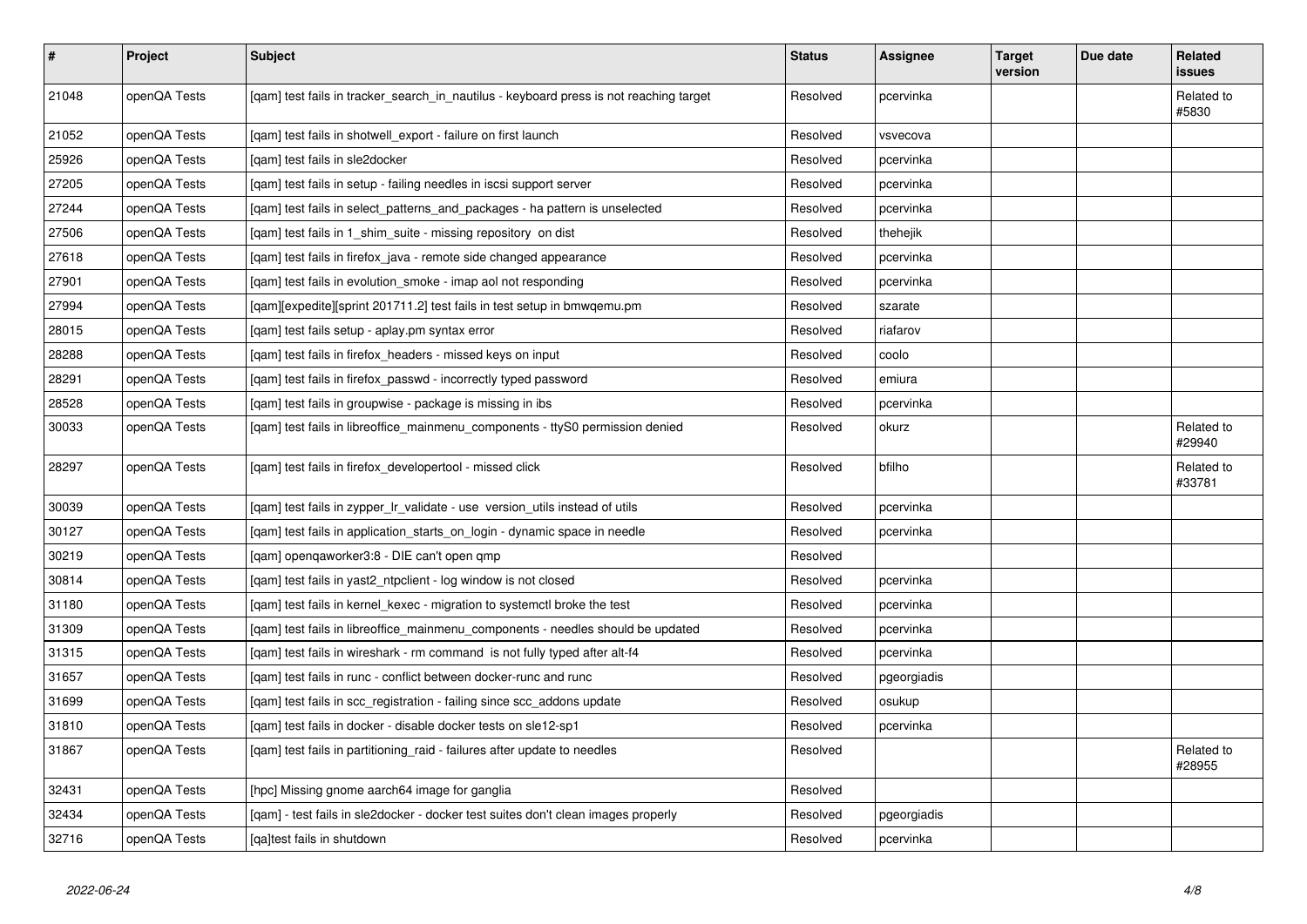| $\vert$ # | Project        | <b>Subject</b>                                                                                            | <b>Status</b> | Assignee     | <b>Target</b><br>version | Due date | Related<br>issues    |
|-----------|----------------|-----------------------------------------------------------------------------------------------------------|---------------|--------------|--------------------------|----------|----------------------|
| 33469     | openQA Tests   | [qam] test fails in dstat - clean/update needles for dstat-fileoutput                                     | Resolved      | pcervinka    |                          |          | Related to<br>#32719 |
| 33643     | openQA Tests   | [gam][ha] test fails in ha cluster init - scp failure                                                     | Resolved      | pcervinka    |                          |          |                      |
| 34255     | openQA Tests   | [sle] test fails in kdump and crash - fail related to ruby2.1-rubygem-nokogiri                            | Resolved      | mgriessmeier |                          |          | Related to<br>#34777 |
| 34258     | openQA Tests   | [qam][sle] test fails in updates_packagekit_gpk                                                           | Resolved      |              |                          |          |                      |
| 34288     | openQA Tests   | [gam] test fails in zypper info - zypper info shouldn't be started                                        | Resolved      | riafarov     |                          |          | Related to<br>#32038 |
| 37093     | openQA Tests   | [qam] test fails in evolution_mail_imap - remove workaround for bsc#1049387                               | Resolved      | pcervinka    |                          |          |                      |
| 37928     | openQA Tests   | [QAM] [SLE 15] Migrate Itp tests in Updates to new runner                                                 | Resolved      | osukup       |                          |          |                      |
| 37979     | openQA Tests   | [SLE] test fails in updates_packagekit_gpk - gpk-update-viewer doesn't start                              | Resolved      | riafarov     |                          |          | Related to<br>#31954 |
| 38066     | openQA Tests   | [gam] [sle] [functional] test fails in application starts on login - failure after check screen<br>change | Resolved      | okurz        |                          |          |                      |
| 38069     | openQA Tests   | [qam] [sle] [functional] test fails in pidgin_IRC - failure after check_screen change                     | Resolved      | okurz        |                          |          |                      |
| 38129     | openQA Tests   | [qam] [sle15] test fails in userspace_apparmor - suite qa_test_apparmor not updated for sle15             | Resolved      |              |                          |          | Related to<br>#43982 |
| 38138     | openQA Tests   | [qam] [sle15] test fails in userspace_coreutils - qa_test_coreutils not properly updated for sle15        | Resolved      |              |                          |          |                      |
| 40259     | openQA Tests   | [qam] test fails in libreoffice_mainmenu_components - needle fail at base-install                         | Resolved      | yuanren10    |                          |          |                      |
| 40418     | openQA Tests   | [qam][functional][sle] test fails in select_patterns_and_packages                                         | Resolved      | riafarov     |                          |          | Related to<br>#38870 |
| 41030     | openQA Tests   | [gam] test fails in updates_packagekit_kde - zypper update requires additional install step               | Resolved      | pcervinka    |                          |          | Related to<br>#41396 |
| 44696     | openQA Tests   | [qam] test fails in sshd - user password is weak                                                          | Resolved      | pdostal      |                          |          |                      |
| 46109     | openQA Tests   | [qam] test fails in addon_products_via_SCC_yast2                                                          | Resolved      | dheidler     |                          |          | Related to<br>#44252 |
| 48155     | openQA Project | [gam][tools][kernel] Duplicate bootindex with multiple paths                                              | Resolved      | pcervinka    |                          |          |                      |
| 48362     | openQA Tests   | [gam] test fails in supportutils - remove pam check                                                       | Resolved      | hurhaj       |                          |          |                      |
| 49121     | openQA Tests   | [qam][kernel][multipath][aarch64] Qemu fails setup multipath on qemu_aarch64                              | Resolved      | pcervinka    |                          |          |                      |
| 49217     | openQA Tests   | [qam][kernel][aarch64][sle] kdump is not scheduled for aarch64                                            | Resolved      | pcervinka    |                          |          |                      |
| 49250     | qe-yast        | [gam][newt][yast2-network] Regression test for yast lan command line option                               | Resolved      | vpelcak      |                          |          |                      |
| 49262     | qe-yast        | [gam][newt][yast2-dns-server] Regression test yast dns-server                                             | Resolved      | tonyyuan     |                          |          |                      |
| 49265     | qe-yast        | [gam][maint][yast2-storage][yast2-storage-ng] Regression test yast disk                                   | Resolved      | mgrifalconi  |                          |          |                      |
| 49271     | qe-yast        | [qam][newt][yast2-ftp-server] Regression test yast ftp-server                                             | Resolved      | shukui       |                          |          |                      |
| 49277     | qe-yast        | [qam][newt][yast2-http-server] Regression test yast http-server                                           | Resolved      | shukui       |                          |          |                      |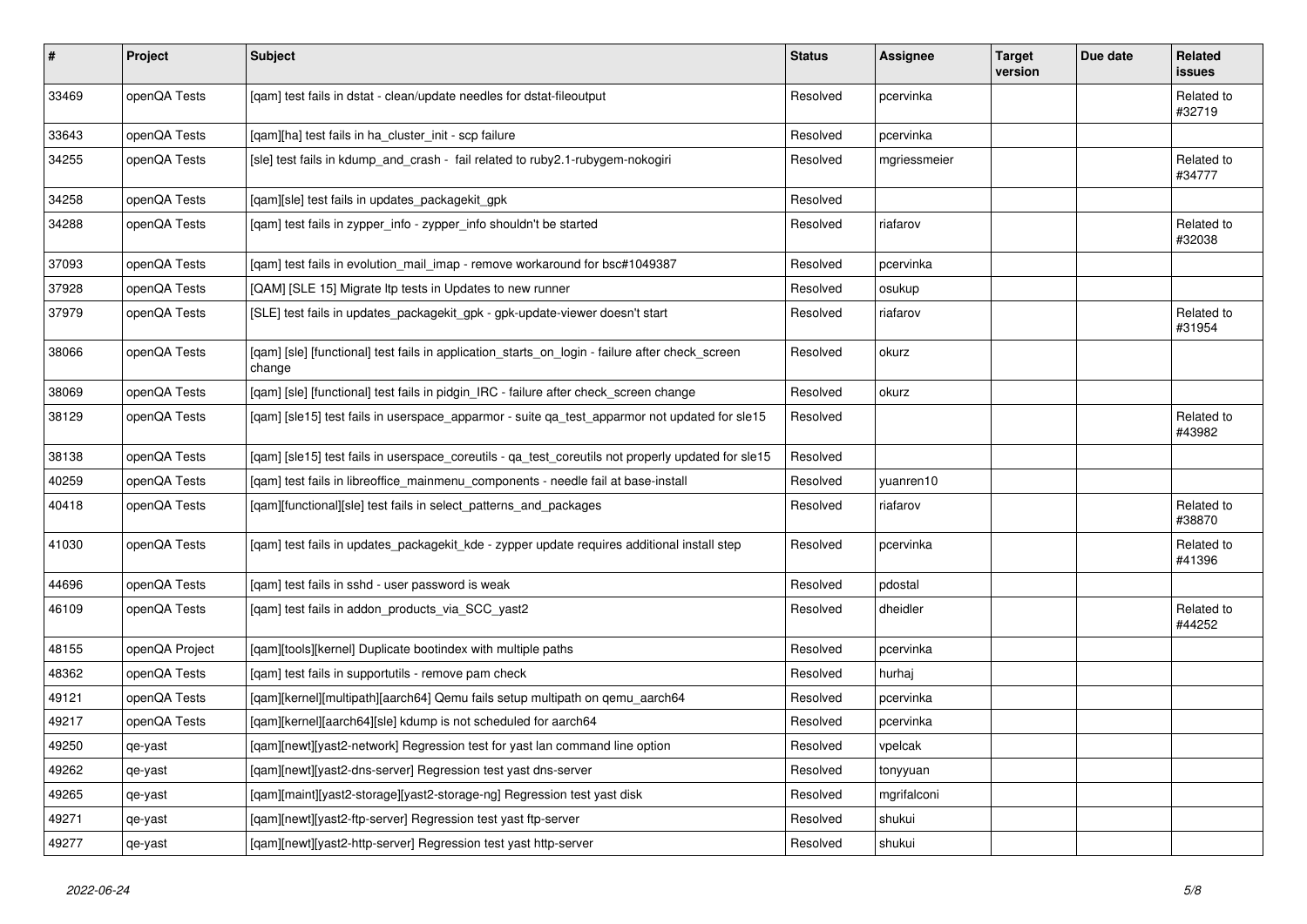| $\vert$ # | Project      | <b>Subject</b>                                                                                                 | <b>Status</b> | <b>Assignee</b> | <b>Target</b><br>version | Due date   | <b>Related</b><br>issues                                                                                                                          |
|-----------|--------------|----------------------------------------------------------------------------------------------------------------|---------------|-----------------|--------------------------|------------|---------------------------------------------------------------------------------------------------------------------------------------------------|
| 49283     | qe-yast      | [gam] Regression test yast keyboard                                                                            | Resolved      | simonlm         |                          |            |                                                                                                                                                   |
| 49286     | qe-yast      | [qam][newt][yast2-lang] Regression test yast language                                                          | Resolved      | mgrifalconi     |                          |            |                                                                                                                                                   |
| 49295     | qe-yast      | [qam][newt][yast2-nfs-client] Regression test yast nfs                                                         | Resolved      | jgwang          |                          |            |                                                                                                                                                   |
| 49298     | qe-yast      | [gam][newt][yast2-nfs-server] Regression test yast nfs-server                                                  | Resolved      | simonlm         |                          |            |                                                                                                                                                   |
| 49313     | qe-yast      | [qam][newt][yast2-rdp] Regression test yast rdp                                                                | Resolved      | jgwang          |                          |            |                                                                                                                                                   |
| 49418     | openQA Tests | [qe-asg][qem] test fails in cluster_md                                                                         | Resolved      | jadamek         |                          |            |                                                                                                                                                   |
| 49673     | openQA Tests | [gam] test fails in zypper docker - increase timeout for zypper docker operation                               | Resolved      |                 |                          |            |                                                                                                                                                   |
| 50045     | openQA Tests | [gam][blue][sle] - Fix type password to accept parameters and pass them to the inner call<br>type_string       | Resolved      | pcervinka       |                          |            | Related to<br>#49655                                                                                                                              |
| 50309     | openQA Tests | [gam][blue][leap][opensuse] Update online_repos behavior to activate online repositories                       | Resolved      | pcervinka       |                          |            | Blocks #39449                                                                                                                                     |
| 50387     | openQA Tests | [qam][blue] - test fails in updates_packagekit_kde                                                             | Resolved      | pcervinka       |                          |            |                                                                                                                                                   |
| 50459     | openQA Tests | [gam][blue][leap] test fails in updates packagekit gpk - fail after update                                     | Resolved      | pcervinka       |                          |            |                                                                                                                                                   |
| 67108     | openQA Tests | [qam] test fails in install - incorrect job configuration XFSTESTS_REPO                                        | Resolved      | dzedro          |                          |            |                                                                                                                                                   |
| 46487     | openQA Tests | [qam][functional][y] test fails in select_patterns_and_packages                                                | Resolved      | riafarov        | Milestone 24             |            |                                                                                                                                                   |
| 38387     | openQA Tests | [functional][u][sporadic][medium] test fails in gnucash - window is not closed                                 | Resolved      | SLindoMansilla  | Milestone 18             | 2018-08-28 | Related to<br>#38057,<br>Related to<br>#38114,<br>Related to<br>#38702,<br>Related to<br>#39131.<br>Related to<br>#40172,<br>Related to<br>#40319 |
| 46895     | openQA Tests | [qam] test fails in dracut - output not matched on 15SP1                                                       | Resolved      | pstivanin       |                          | 2019-01-31 | Related to<br>#47417                                                                                                                              |
| 48467     | openQA Tests | [qam][sle] test fails in zypper_lifecycle_toolchain - increase timeout for installation                        | Resolved      | martinsmac      |                          | 2019-03-16 | Is duplicate of<br>#47228                                                                                                                         |
| 53165     | openQA Tests | [kernel][installation][lvm] test fails in lvm_no_separate_home - update lvm installation part for<br>sle12-sp5 | Closed        | pcervinka       | QE Kernel<br>Done        |            |                                                                                                                                                   |
| 53294     | openQA Tests | [kernel][ltp] test fails in boot_ltp - incorrect kernel name provided                                          | Closed        | pcervinka       | QE Kernel<br>Done        |            | Related to<br>#51743                                                                                                                              |
| 54275     | openQA Tests | [kernel]kotd][ltp][s390x] test fails in install ltp - failure after install kotd, console issue                | Closed        | pcervinka       | QE Kernel<br>Done        |            | Related to<br>#54260                                                                                                                              |
| 54416     | openQA Tests | [kernel][ltp] Setup GitLab CI for LTP daily builds                                                             | Closed        | pcervinka       | QE Kernel<br>Done        |            |                                                                                                                                                   |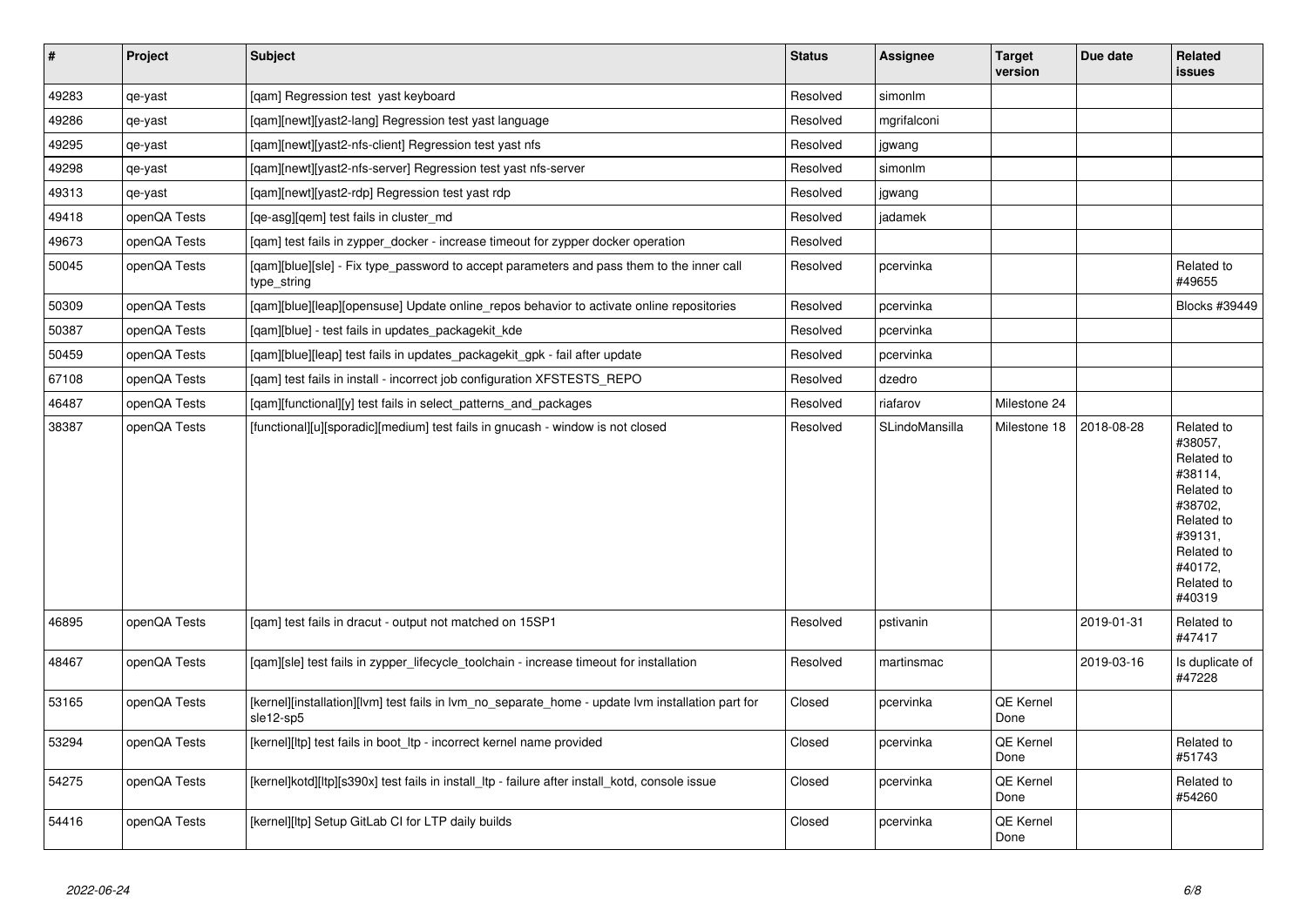| $\vert$ # | Project        | Subject                                                                                   | <b>Status</b> | Assignee            | <b>Target</b><br>version | Due date | Related<br>issues                                                      |
|-----------|----------------|-------------------------------------------------------------------------------------------|---------------|---------------------|--------------------------|----------|------------------------------------------------------------------------|
| 55166     | openQA Tests   | [spvm][ppc][serial] test fails in kdump_and_crash - no response from serial               | Closed        | pcervinka           | QE Kernel<br>Done        |          |                                                                        |
| 21790     | openQA Tests   | [qam] test fails in wireshark - test don't match capturing needle                         | Closed        |                     |                          |          |                                                                        |
| 30514     | openQA Tests   | [qam] test fails in java - increase timeout for installation                              | Closed        | pcervinka           |                          |          |                                                                        |
| 58295     | openQA Tests   | [kernel][sporadic] test fails in kdump_and_crash - password is entered too early          | Rejected      | pcervinka           | QE Kernel<br>Done        |          |                                                                        |
| 59223     | openQA Tests   | [kernel][spvm][sporadic] test fails in boot_ltp - timeout/slow boot                       | Rejected      | pcervinka           | QE Kernel<br>Done        |          |                                                                        |
| 60449     | openQA Tests   | [kernel] test fails in kdump_and_crash - test is disabling kdump                          | Rejected      | pcervinka           | QE Kernel<br>Done        |          |                                                                        |
| 65001     | openQA Tests   | SUT will stay in shutdown after reboot command on s390 svirt backend                      | Rejected      |                     | QE Kernel<br>Done        |          | Is duplicate of<br>#62240                                              |
| 66007     | openQA Tests   | [kernel] Add ASSET_1 variable back for PowerVM and baremetal jobs                         | Rejected      |                     | QE Kernel<br>Done        |          | Related to<br>#65627                                                   |
| 67315     | openQA Tests   | [kernel][blktests] test fails in boot to desktop - YAML schedule not ready for s390x      | Rejected      |                     | QE Kernel<br>Done        |          |                                                                        |
| 73207     | openQA Tests   | [kernel] Test fails in tuned - incorrect profile                                          | Rejected      | pcervinka           | QE Kernel<br>Done        |          |                                                                        |
| 99522     | openQA Tests   | Test fails in kdump_and_crash in latest build after kernel upgrade in 15-SP4              | Rejected      | pcervinka           | QE Kernel<br>Done        |          |                                                                        |
| 49268     | qe-yast        | Regression test yast firewall                                                             | Rejected      | <b>JERiveraMoya</b> | future                   |          |                                                                        |
| 38000     | openQA Tests   | [sle15] [qam] test fails in bootloader_s390 - Could not retrieve required variable REPO_0 | Rejected      |                     | Done                     |          |                                                                        |
| 38015     | openQA Project | [qam] [sle15] Missing SLE5 iso                                                            | Rejected      | pcervinka           | Done                     |          |                                                                        |
| 38261     | openQA Tests   | [gam] test fails in keymap or locale - tested text not written in console                 | Rejected      | pcervinka           | Done                     |          |                                                                        |
| 20720     | openQA Tests   | [qam][aarch64] test fails in install_patterns -> skips over grub2 menue                   | Rejected      |                     |                          |          | Related to<br>#20174                                                   |
| 20790     | openQA Tests   | [qam] SLE12-SP3 test fails in 1_unknown_- slenkins-tests-openvpn-control                  | Rejected      | pcervinka           |                          |          | Related to<br>#20002                                                   |
| 21046     | openQA Tests   | [qam] test fails in tracker_search_in_nautilus - keyboard press is not reaching target    | Rejected      |                     |                          |          |                                                                        |
| 21774     | openQA Tests   | [gam] test fails in evolution_mail_imap - test hangs on querying authentication types     | Rejected      | pcervinka           |                          |          | Related to<br>#21814.<br>Related to<br>#29357,<br>Related to<br>#29360 |
| 26830     | openQA Tests   | [qam] test fails in sle2docker - sles docker image has new name                           | Rejected      | pcervinka           |                          |          |                                                                        |
| 27910     | openQA Tests   | [gam] test fails in patch and reboot - many download failures                             | Rejected      |                     |                          |          |                                                                        |
| 32896     | openQA Tests   | [sle] test fails in pdsh_slave                                                            | Rejected      | pcervinka           |                          |          |                                                                        |